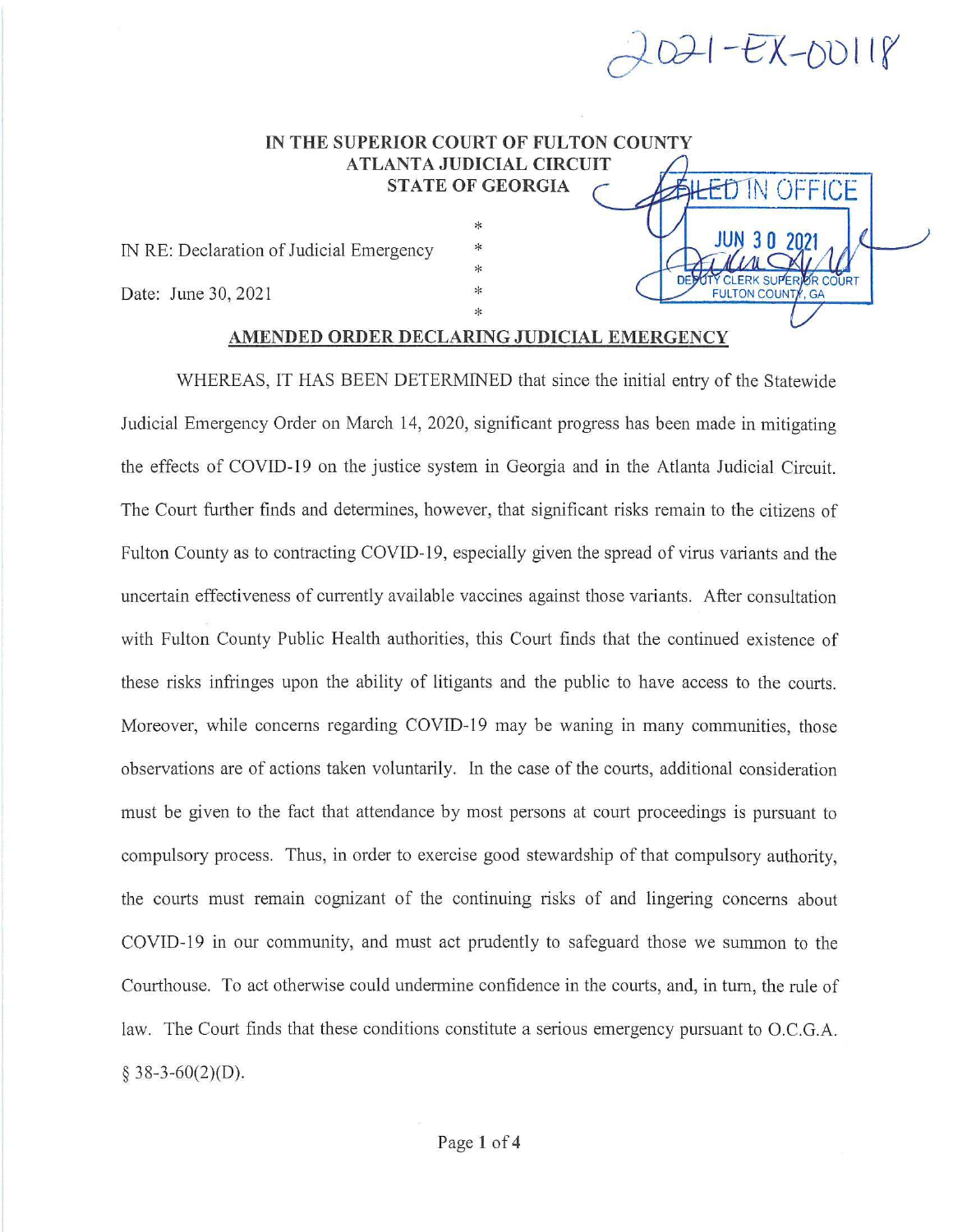WHEREAS, IT IS HAS FURTHER BEEN DETERMINED that as of June 30, 2021, the above-referenced Statewide Judicial Emergency Order has been in effect for 474 days. The extended prohibition on the full operation of our justice system has created an inability and incapacity to immediately resume full judicial operations when the present extension of the Statewide Judicial Emergency Order expires on June 30, 2021. In view of these circumstances there exists a need to restore operations at a reasonable, yet brisk, pace, so as to permit the orderly administration of justice. Failure to return to full operations at a reasonable rate would jeopardize the courts' ability to protect the rights of litigants, and would endanger the normal functioning of the judicial system. The Court finds that the existence of these circumstances also comprises a serious emergency as described in  $O.G.G.A.$  §38-3-60(2)(D).

THEREFORE,pursuant to O.C.G.A. § 38-3-61, The Honorable Chief Judge Christopher S. Brasher of the Superior Court of Fulton County, Atlanta Judicial Circuit, DOES HEREBY ORDER AND DECLARE, based upon the findings set forth above, the existence of a Judicial Emergency in the Atlanta Judicial Circuit. Thus, the undersigned hereby makes this declaration of a judicial emergency affecting all courts and clerk's offices in the Atlanta Judicial Circuit. The period of this Judicial Emergency shall be for not longer than 30 days, shall take effect at 12:00 a.m. on Thursday, July 1, 2021, and shall expire at 11:59 p.m. on Friday, July 30, 2021.

Pursuant to O.C.G.A. § 38-3-62, during the period of this Order, the Court hereby takes the following actions:

1. The Court suspends, tolls, extends, and otherwise grants relief from the time deadlines within which to try a case for which a demand for speedy trial has been filed.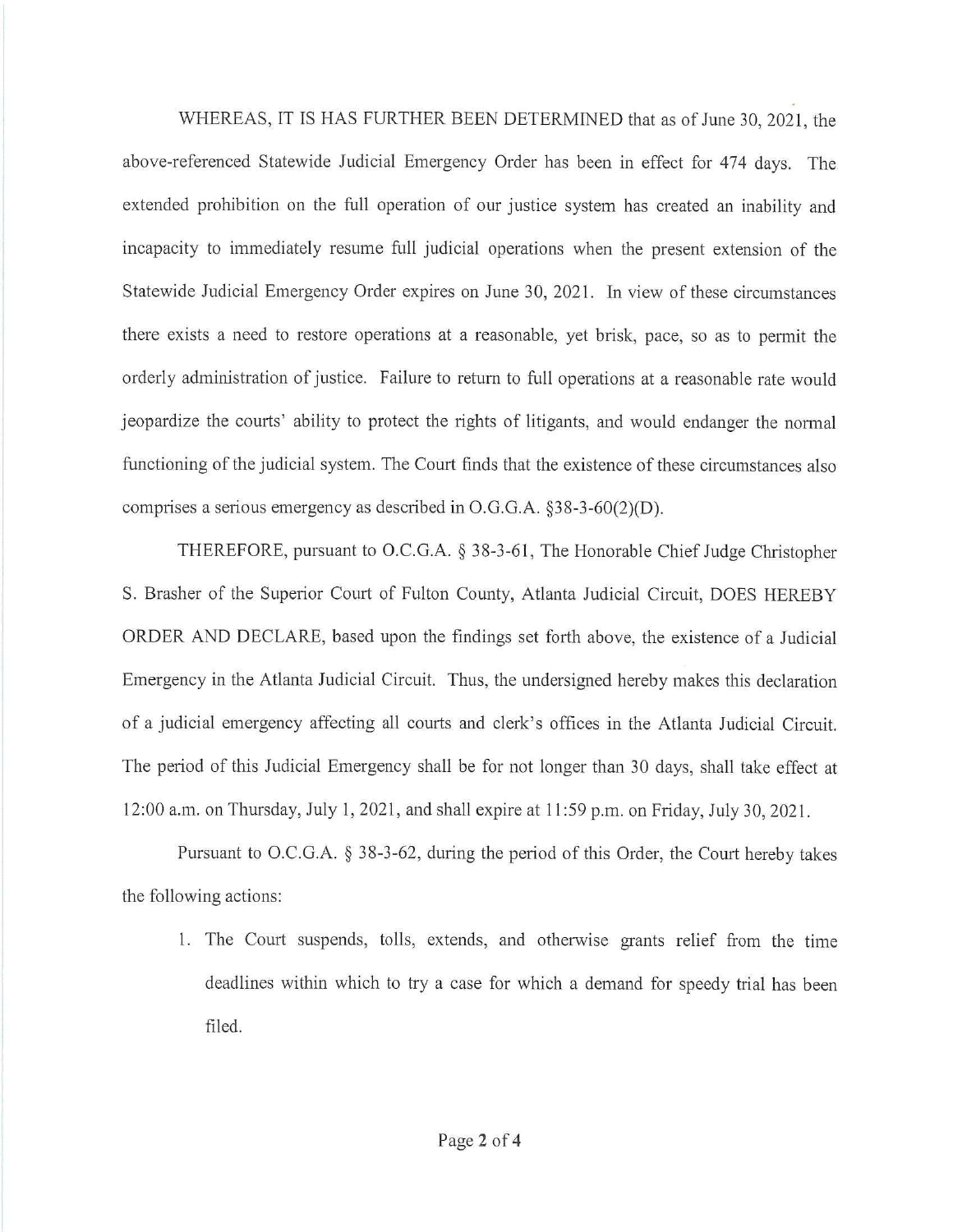- 2. The Court suspends any deadline regarding the scheduling of adjudication hearings for youth who are detained according to O.C.G.A. §15-11-472 and for those who have been removed from the parent/guardian's home/custody and placed in the temporary custody of the Department of Family and Children Services as child is alleged to be dependent (deprived) according to O.C.G.A. §15-11-181.
- 3. The Court tolls the deadline for application for a renewal of a license pursuant to O.C.G.A. §16-11-129 for the period of this Judicial Emergency Order, and any extension thereto.
- 4. The Court tolls, suspends, and grants relief from the running of the 90-day period within which to have charges presented to a grand jury, as contemplated by O.C.G.A. §17-7-50, for any person in the custody of the Sheriff of Fulton County as of the date of this Order for the duration of this Order.

Additionally, it is further ORDERED that the public health measures put in place by this Court in its Guidelines for Expanding In-Person Proceedings which were adopted as an Order of this Court on June 12, 2020, shall remain in place during the term of this Order. Such requirements include the mandatory wearing of face coverings by all who enter into Court facilities and the observance of proper social distancing by persons within Court facilities.

Should the state of judicial emergency extend beyond the period indicated above or should the nature of the emergency otherwise require modification by the Court, the Court will make a determination of available alternative remedies for the conduct of court business, as necessary, and a corresponding Order will be entered and distributed in accordance with Georgia law.

Pursuant to O.C.G.A. § 38-3-63: